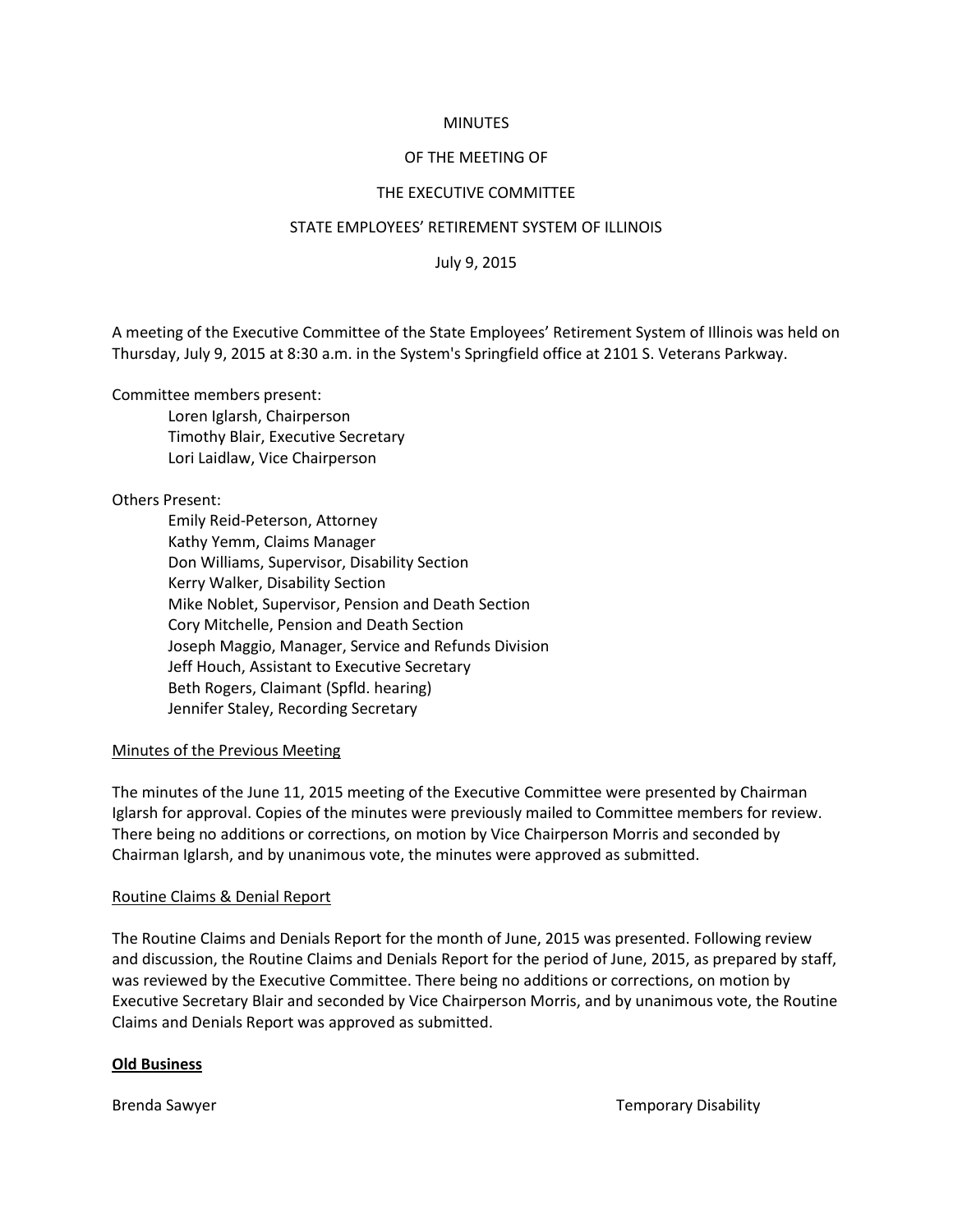Ms. Sawyer is employed by the Secretary of State as an Administrative Assistant III Case Worker. Ms. Sawyer last worked June 10, 2014 and began a medical leave of absence June 16, 2014. She was expected to be off work for 8 weeks but at this time she is still off work. Ms. Sawyer filed a workers' compensation claim which was denied on June 20, 2014. She has applied for temporary disability benefits through SERS. Ms. Sawyer had an allergic reaction at work on June 10, 2014. Ms. Sawyer was referred to Phillip Wuertz, LCSW, whom she has been seeing since September 2, 2014. Ms. Sawyer's file was reviewed by Medical Consultant #70. Overall, the history demonstrates that she is an insightful and compliant person. There has been improvement since the initial event, and a good prognosis is anticipated. In my opinion the illness is not severe, and she is not considered to be disabled from performing the duties of her job.

Ms. Sawyer was seen by Louis B. Cady, M.D. It is his opinion she has continuously, since June 14, 2014, been unable to perform her position or, in fact, be engaged in any active employment. Given the circumstances, she is not able to perform the duties assigned to her at this time. Medical Consultant #70 reviewed Dr. Cady's report and opined Ms. Sawyer has been diagnosed with an unusual illness, which may have work implications, but the other symptoms do not prevent the performance of work. Ms. Sawyer was evaluated on March 31, 2015 by M.A. Park, M.D., at Mayo Clinic. Medical Consultant #70 reviewed Dr. Park's medical records and opined the latest medical data does not support the presence of a disability.

Ms. Brenda Sawyer was present at the May 14, 2015 meeting and gave an in-depth accounting of her illness. She stated she is still undergoing medical testing and depending on the outcome, will see if her condition could be treated or controlled. After hearing the basis of the appeal at the May 14th Executive Committee, Attorney Reid-Peterson advised she will pass on the information to Attorney Bochenek. Ms. Sawyer's agency was contacted regarding her working conditions to see if anything could be altered to accommodate her situation in the work environment. At the present time, nothing would be done. After some discussion by the Executive Committee at its June, 2015 meeting, the case was referred to Attorney Bochenek for a recommendation to present at the July Executive Committee meeting.

At the July, 2015 Executive Committee meeting the Committee determined that it needed to refer this matter to one of the medical consultants for the System for their review and opinion.

| Michael Murphy | Incorrect Rate of Pay |
|----------------|-----------------------|
|----------------|-----------------------|

Michael Murphy had requested a personal appeal with the Executive Committee. He retired effective September 1, 2013 under the alternative formula. His rate of pay was reported by the agency as \$7,677.00; his final average compensation (FAC) was \$6,238.44. When computing his pension a cap was applied to the rate of pay because it exceeded 115% of the FAC.

Salary rates were frozen for several agencies from July, 2011 through June, 2013. Effective July, 2013 rates were corrected at the agencies. Mr. Murphy telephoned our office several times to inquire about the cap applied to his pension amount. Staff explained to him that the cap would apply until the agency paid his back wages to him so he would then have the wages to back up the higher rate of pay. This policy was later changed and the cap was removed. SERS received a revised 3900 from the agency showing the member's rate of pay should have been \$7,286.00 at the time of his retirement, not \$7,677.00. This error created an overpayment in the amount of \$3,289.02 for the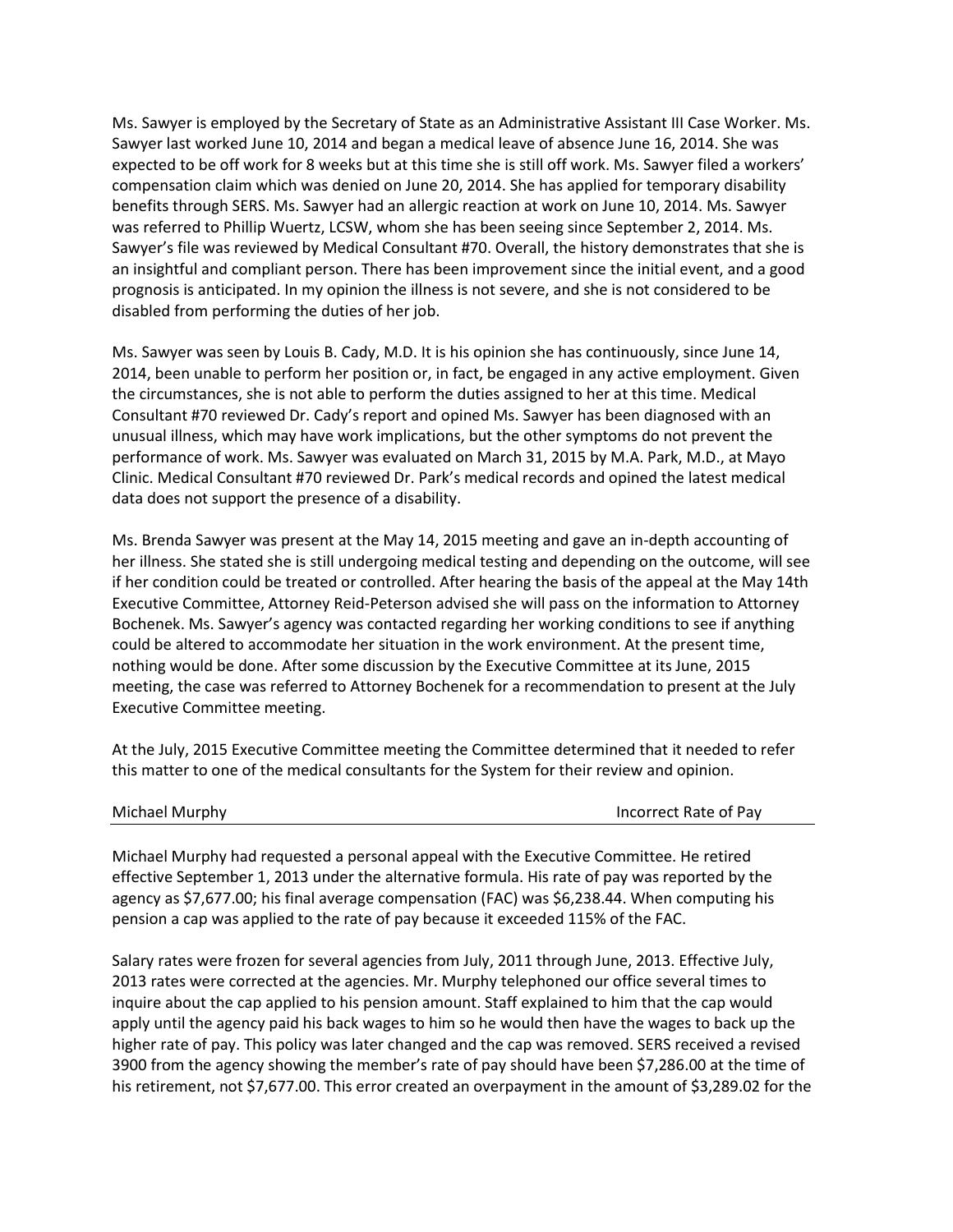period of September 1, 2013 through May 31, 2015. Mr. Murphy's gross pension amount decreased from \$5,731.13 to \$5,574.51 per month.

Mr. Murphy is requesting for his pension to be calculated using the higher rate of pay (which would also remove his overpayment) because that is what he expected; otherwise, he states he would have worked for another year.

After some discussion, this matter was referred to Attorney Bochenek for a recommendation to present at the July Executive Committee meeting. At the July, 2015 meeting, Attorney Bochenek presented a Recommendation No. 2015-06 for the Committee to grant the appeal of Michael Murphy to request that his pension not be reduced based upon the corrected information provided by the Department of Corrections but recommends that his appeal be denied as to his request that his pension be adjusted prospectively based on the fact that no final average compensation cap should be applied to his pension based upon the corrected information provided by the Department of Corrections.

After some discussion, Chairman Iglarsh moved approval of Recommendation No. 2015-06, seconded by Vice Chairperson Morris. All were in favor.

# **New Business**

| Patricia Hunter | Reduction of Repayment |
|-----------------|------------------------|
|                 |                        |

Patricia Hunter is asking for an appeal of her monthly repayment plan amount which was previously set by the SERS Executive Committee in September 2014, and then adjusted as a result of an informal conference with Vouchering in May 2015.

Ms. Hunter was scheduled for a personal appeal at the July 9, 2015 Executive Committee meeting but had to cancel at the last minute. Ms. Hunter's case has been deferred until the August, 2015 meeting.

Beth Rogers Service Credit

Ms. Rogers requested a personal appeal before the Executive Committee. She is requesting that she be allowed to purchase service credit for time that she worked for the Illinois Farm Development Authority from May, 1993 to December 31, 2003 (10.5 years).

Article 5/14-103.04 defines Department as any department, institution, board, commission, officer, court, or any agency of the State having power to certify payrolls to the State Comptroller authorizing payments of salary or wages against State appropriations, or against trust funds held by the State Treasurer, except those departments included under the term "employer" in the State Universities Retirement System. "Department" includes the Illinois Development Finance Authority. "Department" also includes the Illinois Comprehensive Health Insurance Board.

Article 5/14-403.05 defines Employee as any person employed by a Department who receives salary for personal services rendered to the Department on a warrant issued pursuant to a payroll voucher certified by a Department and drawn by the State Comptroller upon the State Treasurer, including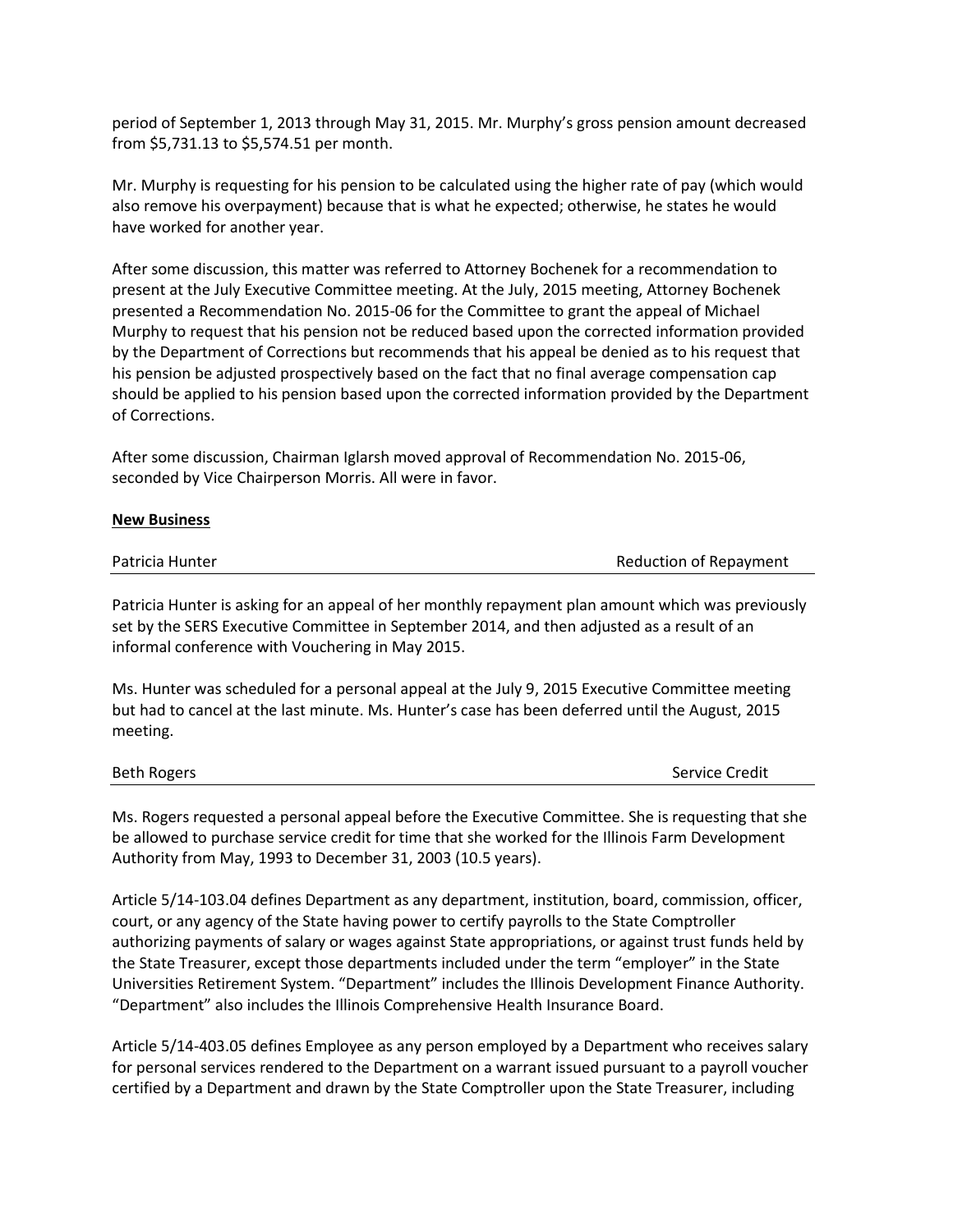an elected official described in subparagraph (d) of Section 14-104, shall become an employee for purpose of membership in the Retirement System on the first day of such employment.

Article 5/14-103.06 defines Member as any employee included in the membership of the system; and any former employee who made contributions to the system and has not received a refund and who is not receiving a retirement annuity under this Article.

Ms. Rogers presented her case before the Executive Committee and the Committee agreed to consider her appeal. In particular, additional research was needed to see if Ms. Rogers should be considered as an employee of the Illinois Finance Authority for the period in question.

| April Brown |
|-------------|
|-------------|

**Occupational Disability** 

April Brown is challenging our authority to collect an overpayment after SERS paid the member temporary disability benefits. Ms. Brown was paid temporary disability benefits from February 22, 2013 through August 20, 2013. She then settled her workers compensation claim for \$64,399.00, receiving \$52,302.82 after fees.

When the settlement was approved by an arbitrator of the IWCC this made her claim an occupational claim. SERS then converted her temporary disability benefit to an occupational benefit (7N), resulting in an overpayment of \$9,318.00. Ms. Brown is not challenging the amount, but rather SERS' authority to convert her benefit claim, resulting in the overpayment.

After some discussion, a motion was made by Executive Secretary Blair to deny the request and for Ms. Brown to remain on occupational disability and continue with the collection of the overpayment, seconded by Chairman Iglarsh. All were in favor.

| Sierra Burge | Nonoccupational Disability - 90 day waiver |
|--------------|--------------------------------------------|
|--------------|--------------------------------------------|

Sierra Burge works as a Technical Manager II for IDOT. She last worked on January 16, 2014. She began a medical leave of absence on March 6, 2014 due to pre-term delivery.

She has requested a written appeal to the Executive Committee so that the 90 day filing limitation can be waived.

After some discussion, a motion was made by Chairman Iglarsh to approve the waiver for the filing limitation, seconded by Vice Chairperson Morris. All were in favor.

Gayle Vandenberg **Waiver of 12 month filing period** 

Gayle Vandenberg works as an Administrative Assistant II for the Department of Natural Resources. She last worked on February 16, 2007. She began a service connected leave on March 1, 2007 due to an injury which occurred while she was working. She returned to work on July 16, 2007. She was paid TTD for this time period. She has requested a written appeal to the Executive Committee so that the 12 month filing limitation can be waived.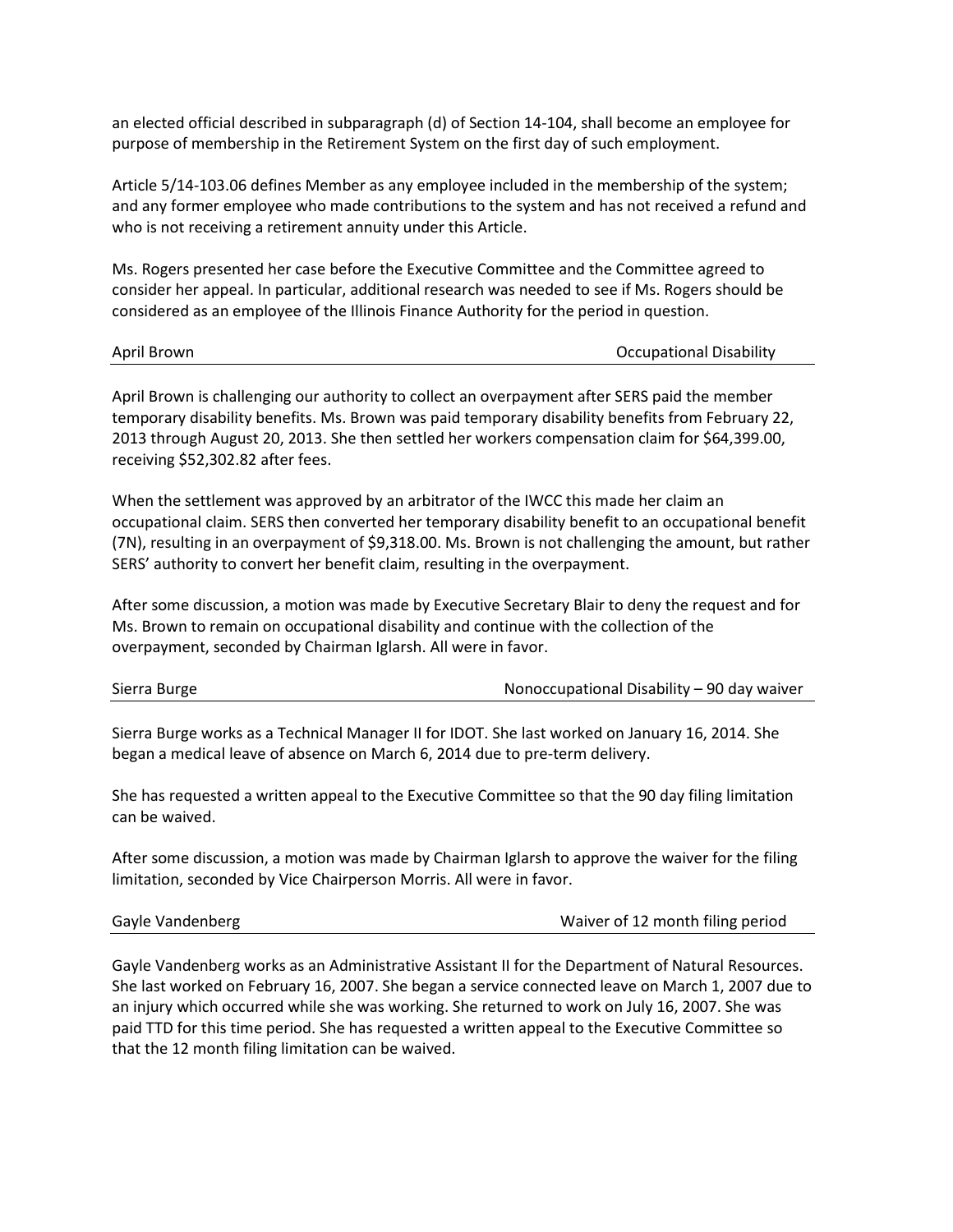After some discussion, Chairman Iglarsh moved for approval of Ms. Vandenberg's request to waive the 12 month filing limitation, seconded by Vice Chairperson Morris. All were in favor.

Gayle Vandenberg **Case Community** Case Case Communication Case Case Case Communication Case Communication Case C

Gayle Vandenberg works as an Administrative Assistant II for the Department of Natural Resources. She last worked on February 16, 2007. She began a service connected leave on March 1, 2007 due to an injury which occurred while she was working. She returned to work on July 16, 2007. She was paid TTD for this time period.

She has requested a written appeal to the Executive Committee so that the 12 month filing limitation can be waived.

After some discussion, Chairman Iglarsh moved for approval of Ms. Vandenberg's request to waive the 12 month filing limitation, seconded by Vice Chairperson Morris. All were in favor.

John Rojas Waiver of 12 month filing period

John Rojas works as a Juvenile Justice Specialist at the Illinois Youth Center. He last worked on June 27, 2013. He began a medical leave of absence on December 9, 2013 due to an injury which occurred while he was working. He was paid TTD for this time period.

He has requested a written appeal to the Executive Committee so that the 12 month filing limitation can be waived.

After some discussion, Executive Secretary Blair moved for approval of Mr. Rojas' request to waive the 12 month filing limitation, seconded by Vice Chairperson Morris. All were in favor.

Judy Walters Waiver of 12 month filing period

Judy Walters works as an Administrative Assistant II for the Illinois State Police Public Safety Shared Services Center. She was injured at work on October 27, 2010. She stopped work on December 13, 2010 and was paid until December 22, 2010. She began a non-service connected leave of absence on December 23, 2010. On April 26, 2011 she went on a service connected leave of absence.

Ms. Walters is asking the Executive Committee to waive the 12 month filing limitation, as she was misinformed of her right to file for an occupational disability benefit by her personnel office. She is asking to receive SERS occupational disability benefits from April 26, 2011 through February 29, 2012, as she was paid TTD from IWCC during that period.

After some discussion, Chairman Iglarsh moved for approval of Ms. Walters' request to waive the 12 month filing limitation, seconded by Vice Chairperson Morris. All were in favor.

Kevin Williams **Appealing denial of nonoccupational disability** Appealing denial of nonoccupational disability

Kevin Williams is employed by the Department of Children and Family Services as an Advanced Child Welfare Specialist. He last worked on October 23, 2014 and began a medical leave of absence on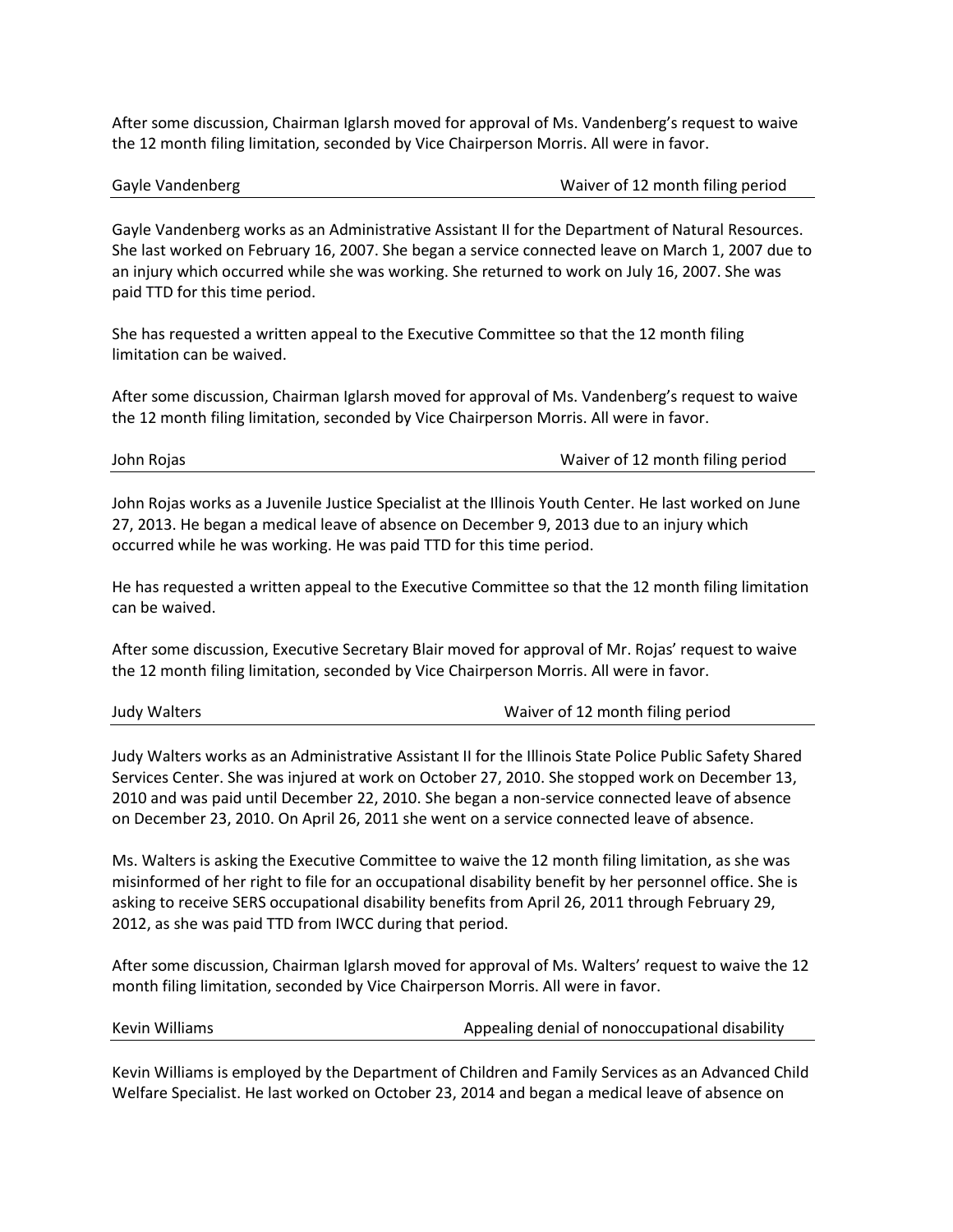October 27, 2014. Mr. Williams' medical has been evaluated by our medical consultant three times and denied each time. His case was reviewed in an informal hearing and now he is requesting an appeal to the Executive Committee so that he can appeal this denial.

After some discussion, Vice Chairperson Morris moved to deny Mr. Williams' request for a reappeal, seconded by Chairman Iglarsh. All were in favor.

Carolyn Jordan Requesting Re-appeal

Carolyn Jordan works as a Public Service Administrator for the Illinois Department of Children and Family Services. She last worked on January 31, 2014 and began a medical leave of absence on April 24, 2014.

Ms. Jordan was denied by our medical consultant due to insufficient medical evidence. She was notified of her appeal rights as of July 24, 2014. She did not respond by filing an appeal within the appropriate time frame and her case was purged. Member is now requesting a re-appeal of the original decision. Ms. Jordan did not appeal the 1st case and was beyond the 30 day timeframe. She has provided additional medical evidence.

After some discussion, Chairman Iglarsh motioned to deny Ms. Jordan's request for a re-appeal for benefits, seconded by Executive Secretary Blair. All were in favor.

|  | Kimberly Stewart |  |
|--|------------------|--|
|  |                  |  |

Request for Waiver of death benefit

A beneficiary of Kimberly Stewart is requesting a waiver of death benefit. Kimberly Stewart, an inactive state employee, died on May 27, 2014. A death benefit is payable in the amount of \$31,634.95

Ms. Stewart's most recent beneficiary form was completed in 1992. She listed two beneficiaries although it is not clear as to which beneficiary should be the primary beneficiary and which beneficiary should be contingent.

Derrick Stewart has signed a waiver of benefits for his portion of the death benefit so his son, Brodney Stewart, can receive the lump sum benefit. Ms. Stewart had an overpayment with a remaining balance of \$11,233.00. The balance will be deducted from the lump sum before the payout. Derrick Stewart is entitled to a survivor benefit.

After some discussion, Chairman Iglarsh moved for approval for waiver of death benefit to Derrick Stewart, subject to verifying 2nd marriage by certificate, seconded by Executive Secretary Blair. All were in favor.

Steven Gordon Optional Service – return of money

Steven Gordon has requested a written appeal before the Executive Committee.

He is requesting for a return of money that he paid for creditable service that he established under the provisions of Senate Bill 65.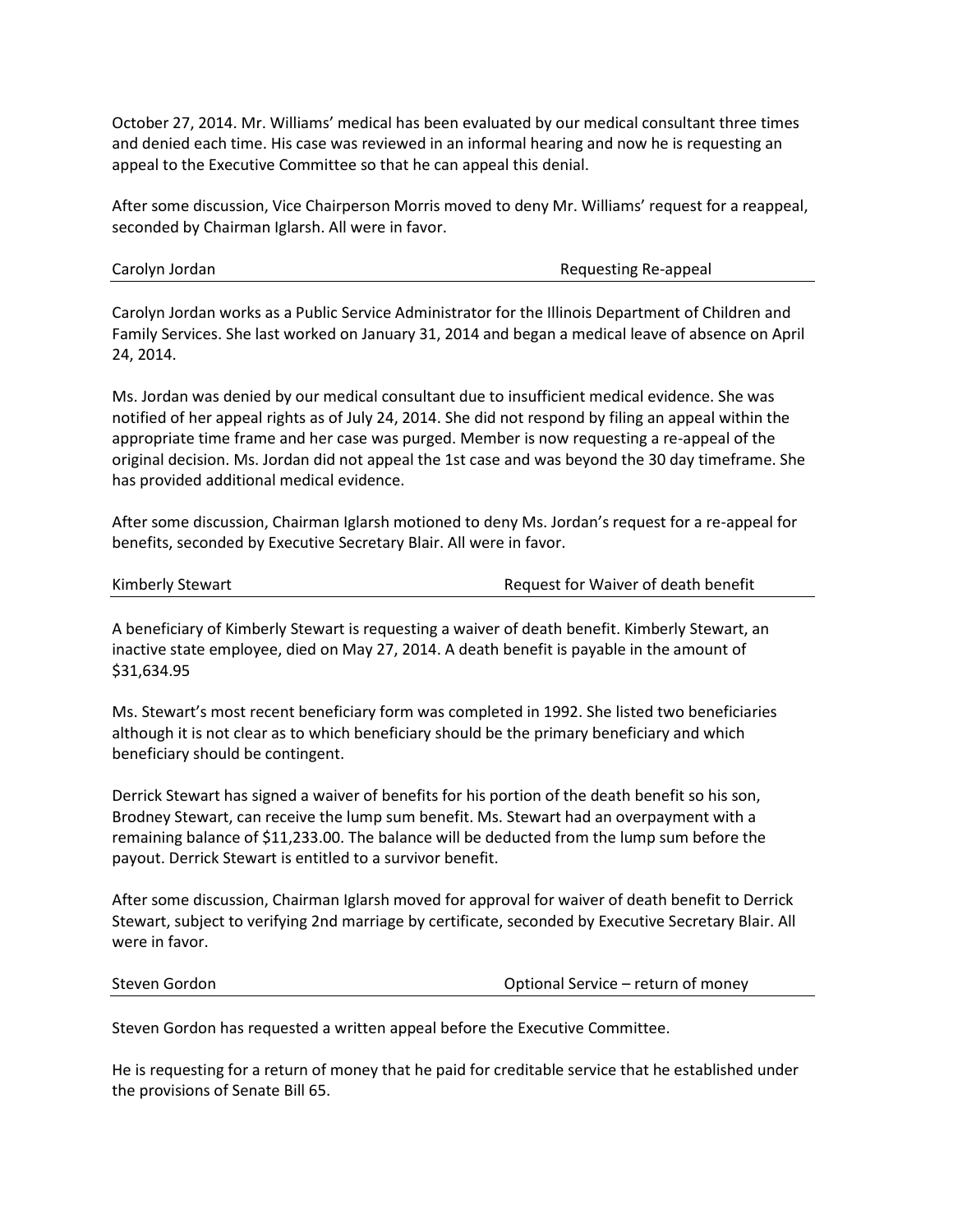Senate Bill 65 provided that a State policeman, conservation police officer, or investigator for the Secretary of State may elect to establish eligible creditable service for up to 5 years of service as a police officer under Article 3, a policeman under Article 5, a sheriff's law enforcement, employee under Article 7, a member of the county police department under Article 9, or a police officer under Article 15 by filing a written election with the Board and paying to the System an amount to be determined by the Board, equal to (i) the difference between the amount of employee and employer contributions transferred to the System under Section 3-110.6, 5-236, 7-139.8, 9-121.10, or 15-134.4 and the amounts that would have been contributed had such contributions been made at the rates applicable to State policemen, plus (ii) interest thereon at the effective rate for each year, compounded annually, from the date of service to the date of payment.

After establishing 11 months of creditable service under the provisions of Senate Bill 65, Mr. Gordon continued to work and accumulated additional sick and vacation time in addition to his salary. He did initiate his intention to establish the optional credit provided for under the provisions of Senate Bill 65.

After some discussion, motion was made by Executive Secretary Blair to deny Mr. Gordon's request for the return of money paid for creditable service, seconded by Vice Chairperson Morris. All were in favor.

| Christopher Parker |  |  |  |
|--------------------|--|--|--|
|--------------------|--|--|--|

**Occupational Disability Benefits** 

Christopher Parker works as a Highway Maintainer for IDOT. He recently received an award from the Illinois Workers' Compensation Commission (IWCC) paying him workers' compensation benefits from December 19, 2013 through March 18, 2014. Those benefits have been paid.

He has requested a written appeal to the Executive Committee so the 12 month filing limitation can be waived. He claims he didn't apply because his claim has been in the IWCC for the last two years.

After some discussion, Chairman Iglarsh moved for approval of the 12 month filing limitation, seconded by Vice Chairperson Morris. All were in favor.

Temporary Disability Benefits

Mr. Palla worked at the tollway as a custodian and slipped and fell causing injuries. Mr. Palla was paid occupational disability from May 3, 2006 through October 22, 2006. Mr. Palla's workers' compensation was then stopped. We sent Mr. Palla a temporary disability packet August 27, 2006; for whatever reason, he did not return the packet.

Mr. Palla is requesting the Executive Committee waive the filing limitation. Mr. Palla only had 4 years of service at the time of the injury.

After some discussion, Executive Secretary Blair moved to deny the request to waive the filing limitation, seconded by Chairman Iglarsh. All were in favor.

| Connie Edwards | Opinion needed regarding pension eligibility |
|----------------|----------------------------------------------|
|----------------|----------------------------------------------|